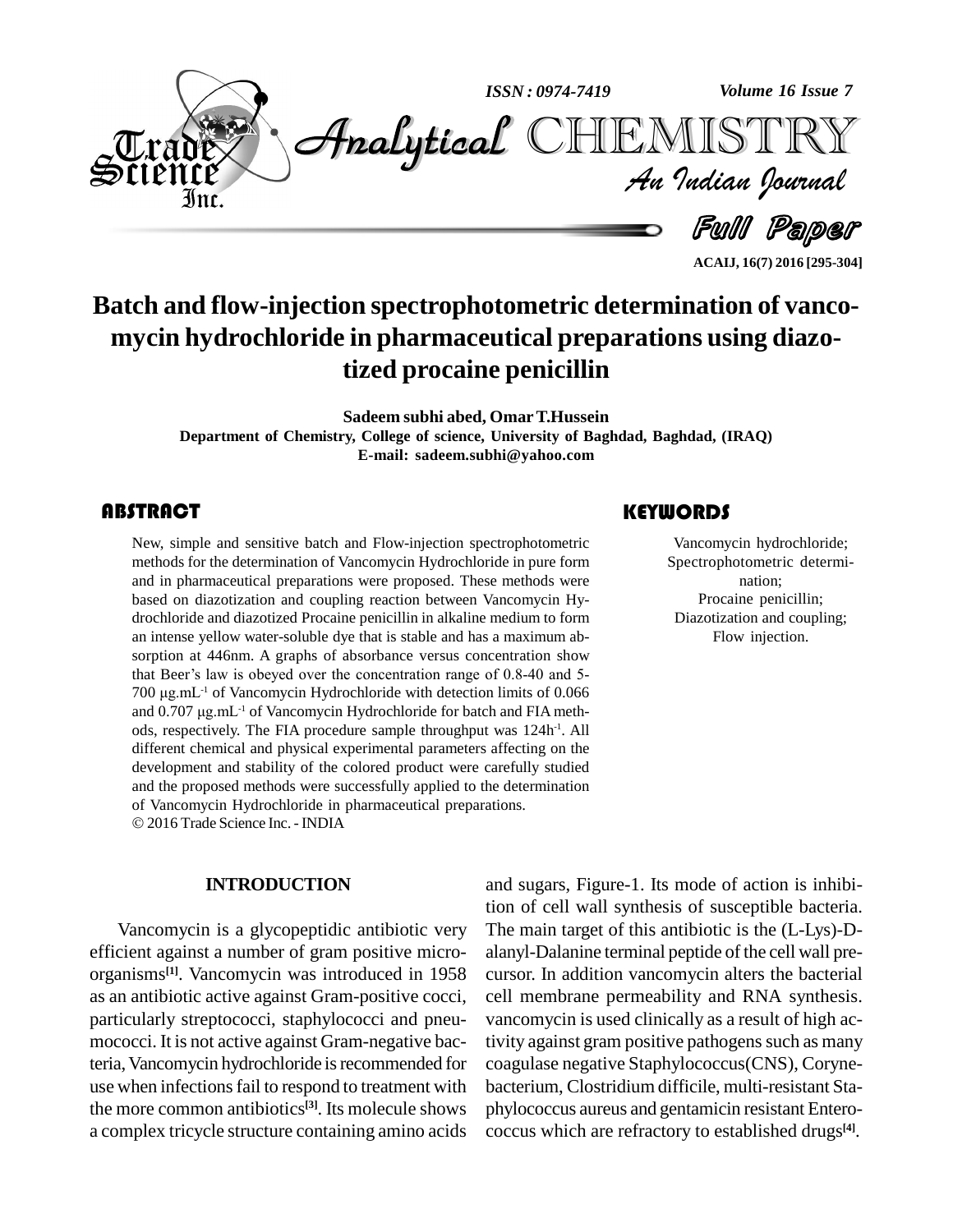## Full Paper

Vancomycin was introduced in 1958 as antibi otic active against Gram-positive cocci, particularly streptococci, staphylococci and pneumococci. It is not active against Gram-negative bacteria, Vanco mycin hydrochloride is recommended for use when infections fail to respond to treatment with the more common antibiotics **[5]**. VHC is officially recognized in  $B.P^{[2]}$  A survey of literature revealed that few a useful ne methods based on visible spectrophotometry for VHC**[6-8]** have been reported. Other methodsinclude HPLC<sup>[9-11]</sup>, HPLC-tandem mass spectrometry<sup>[12]</sup>, flow injection analysis **[13]**, Polarography **[14]**, Radioimmu-

**[12]**,flow is easily obtainable, highly purified and are soluble noassay **[15]**, Fluorescence polarization immunoas say **[16]**. however only few spectrophotometric meth ods are reported for the analysis of vancomycin **[17- 19]**. This paper describes spectrophotometric meth ods for determination of VHC by the diazotizationcoupling reactions with diazotized O-nitro aniline in alkaline medium. O-nitro aniline was found to be a useful new coupling reagents for diazotization re action, because they produced a stable and rapid coupling organic products furthermore, these reagent in ethanol therefore the proposed methods are con-



**Figure 1 : Vancomycin hydrochloride (VHC)**

| <b>TABLE 1: Optimum conditions established in batch method</b> |  |
|----------------------------------------------------------------|--|
|----------------------------------------------------------------|--|

| <b>Parameter</b>                                                                     | <b>Range selected</b>                                         | <b>Optimum Conditions in procedure</b>                                                                             |  |  |  |
|--------------------------------------------------------------------------------------|---------------------------------------------------------------|--------------------------------------------------------------------------------------------------------------------|--|--|--|
| $\lambda$ max (nm)                                                                   | $350 - 700$                                                   | 446                                                                                                                |  |  |  |
| Effect of<br>volume<br>(3mM)<br>of<br>penicillin<br>solution<br>Procaine<br>required | $0.1 - 5$ mL                                                  | $0.2$ mL                                                                                                           |  |  |  |
| Effect of volume of (1M) HCl<br>solution required                                    | $0.5 - 5$ mL                                                  | 2mL                                                                                                                |  |  |  |
| Effect of volume of $(0.1M)$<br>$Na2CO3$ solution required                           | $0.25 - 5$ mL                                                 | 4 mL                                                                                                               |  |  |  |
| Type of reaction medium                                                              | Alkaline, acidic, and<br>neutral                              | Alkaline                                                                                                           |  |  |  |
| Type of alkaline medium                                                              | NaOH, NH <sub>4</sub> OH,<br>$Na2CO3$ , CH <sub>3</sub> COONa | Na <sub>2</sub> CO <sub>3</sub>                                                                                    |  |  |  |
| <b>Effect of Addition Order</b>                                                      | PP, VHC, $Na2CO3$                                             | $VHC + PP + Na2CO3$                                                                                                |  |  |  |
| Effect of temperature                                                                | $0 - 45^{\circ}C$                                             | $25^{\circ}$ C                                                                                                     |  |  |  |
| Stability period after final dilution                                                | $1 - 150$ min                                                 | The colored product is formed immediately and<br>becomes stable after 10 min and remains for more than<br>150 min. |  |  |  |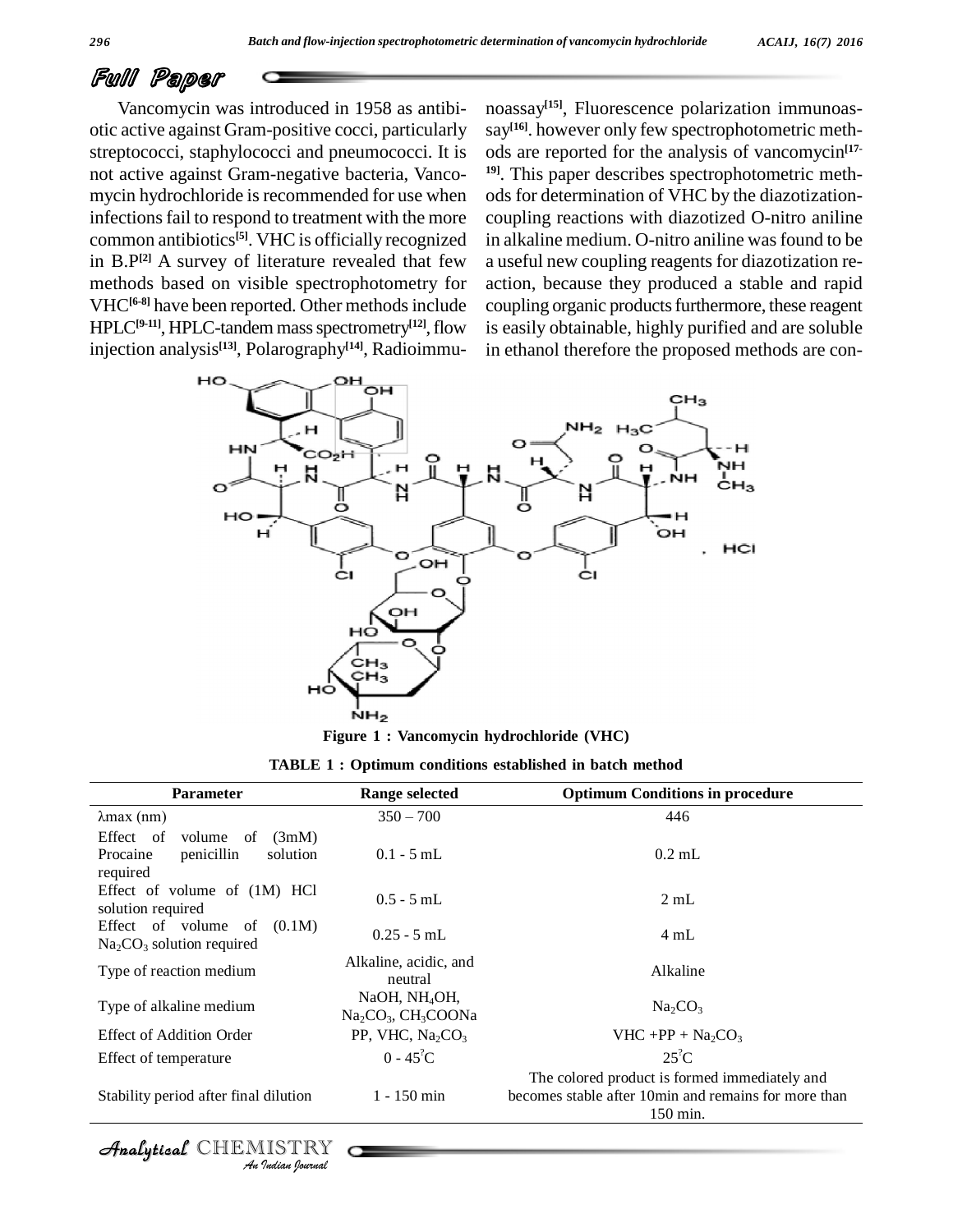

**reagent blank(Diazotized Procaine penicillin and sodium carbonate anhydrous) and the reagent blank measured against distilled water**



Figure 3 : Continuous variation plot of the reaction between VHC and diazotized Procaine penicillin (3x10<sup>-3</sup>M)

sidered as a green methods. In addition these meth mination of vancomycin hydrochloride in pure and  $-8512$ , pharmaceutical preparations.

#### **MATERIALSAND METHODS**

#### **Apparatus**

All spectral and absorbance measurements were used ible vi:<br>All spectral and absorbance measurements were used for<br>carried out by using a shimadzu UV – visible – 260 was of digital double beam recording spectrophotometer diaz carried out by using a shimadzu UV – visible – 260 was o<br>digital double beam recording spectrophotometer diazo<br>(Tokyo – Japan), and using 1 cm quarts cells. A quartz bined digital double beam recording spectrophotometer diazoti<br>(Tokyo – Japan), and using 1 cm quarts cells. A quartz bined (<br>flow cell with 50 µL internal volume and 1 cm bath hydroc length used for the absorbance measurements. A two bonate  $(B)$  stream at T – link then mixed in reaction channel manifold (Figure 3) was employed for the

*Analytical* CHEMISTRY<br>
Analytical CHEMISTRY<br>
Analytical CHEMISTRY<br>
Analytical CHEMISTRY ods have been satisfactorily applied for the deter- FIA spectrophotometer determinations of VHC. A pen VHC and diazotized Procaine peniculin (3x10°M)<br>FIA spectrophotometer determinations of VHC. A<br>peristaltic pump (IsmatecLobortechnik–Analytic, CH FIA spectrophotometer determinations of VHC. A<br>peristaltic pump (IsmatecLobortechnik–Analytic, CH<br>- 8512. Glatbragg–Zurich, Switzerland, Sixchannels) was used to transport the reagents solutions. Injection valve (Rheodyne, Altex 210, supeko use) was employed to provide appropriate injection volumes of standard solutions and samples, flexible vinyl tubing of 0.5 mm internal diameter was used for the peristaltic pump. Reaction coil (RC) was of Teflon with internal diameter of 0.5 mm. The diazotized Procaine pencilline (A) stream was comhydrochloride) and they merged with sodium car coil (RC) with length (75 cm), injection loop (200

**Analytical** CHEMISTRY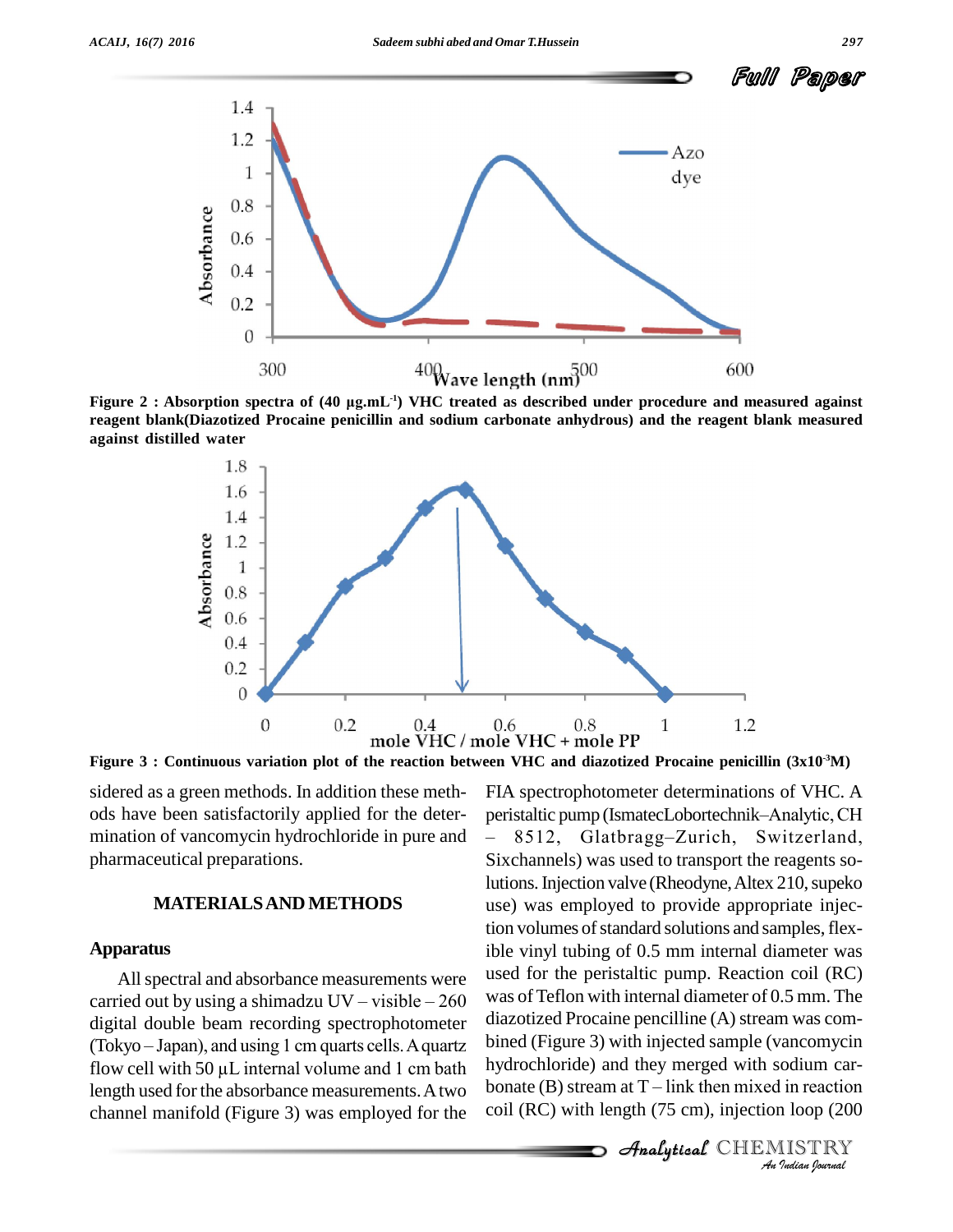# Full Paper

**T Paper**<br>total flow rate 4 mLmin<sup>-1</sup>, the absorbance was **a.** G measured at 446 nm at temperature 25  $\mathrm{C}^\circ$ .

#### **Standard vancomycin hydrochloride VHC solution** Procain

March and the limit of the primary like of the<br>Stock solution (500 µg.mL<sup>-1</sup>) was prep Stock solution (500  $\mu$ g.mL<sup>-1</sup>) was prepared daily by dissolving 0.05 g of the pure VHC in 100 mL of distilled water and serial dilutions with distilled water were made. illed water and serial dilutions with distilled<br>er were made.<br>Sodium nitrite solution  $(3\times10^{-3} \text{ M})$  was prepared  $\begin{array}{c} 0.1 \text{ M} \\ 0.1 \text{ M} \end{array}$ 

by dissolving 0.0207 g of sodium nitrite (Merck) in distilled water and diluting to the mark in 100 mL volumetric flask.

*Hydrochloric acid solution (1M)* was prepared by diluting 86 mL of 11.64 M of concentrated hy drochloric acid (BDH) with distilled water in 1000 mLvolumetric flask. **Diazotized Procaine penicillin solution (3×10 -3M)**

Prepared daily by dissolving 0.1766gm of Procaine penicillin in 5 ml ethanol, 20 ml distilled into the water and 2 ml of 1M hydrochloric acid in a 100ml x  $10^{-3}$ N volumetric flask. Cool the mixture to 0-5<sup>o</sup>C for 5 water and 2 ml of 1M hydrochloric acid in a 100ml min using an ice-bath, add 0.0207gm amount of so dium nitrite and stir the mixture.After 5min the vol ume is made up to the mark with addition of cooled distilled water. More dilute solutions were prepared by suitable dilutionwith distilled water.

#### **Sodium Carbonate anhydrous(BDH)solution**

Stock solution of 0.1 M was prepared by dis solving 2.65 g of  $\text{Na}_2\text{CO}_3$  in 250 mL distilled water, and working solutions were prepared by appropri ate dilution of the stock solution.

#### **Sample vancomycin hydrochloride VHC solution**

*Analytical dilute solutions of pharmaceutical preparations for volume Indian*<br>*Indian*<br>*IISTRY*<br>*IISTRY* The contents of five vials were mixed (two com mercial sources vancolon VHC injection Julphar company UAE 500mg and vancorin VHC injection CheilJedang corporation company Republic of Korea 1g). An aliquot corresponding to 0.05 g of VHC lished. Th<br>was diluted to 100 mL with distilled water in a volu- in an acidi<br>metric flask to obtain 500 µg.mL<sup>-1</sup> of VHC. More centration was diluted to 100 mL with distilled water in a volu metric flask to obtain 500  $\mu$ g.mL<sup>-1</sup> of VHC. More batch and FIA procedures were made by simple dilution with distilled water.

#### **General procedure for calibration**

CHEMISTRY COMPANY

#### **a. General batch procedure**

**ieneral batch procedure**<br>In method a 0.2mL of (3× 10<sup>-3</sup> M) Diazotized Procaine penicillin solution was transferred into a series of 25mL calibrated flask. Then, An aliquot of Procaine penicillin solution was transferred into a<br>series of  $25mL$  calibrated flask. Then, An aliquot of<br>a standard solution  $(500 \mu g mL^{-1}) (3.36 \times 10^{-4} M)$  conseries of 25mL calibrated flask. T<br>a standard solution (500 µg mL<sup>-1</sup>)<br>taining 0.8-40 µg mL<sup>-1</sup> of VHC w taining  $0.8-40 \mu g$  mL<sup>-1</sup> of VHC was transferred into this series of 25 mL calibrated flasks and 4mL of 0.1 M sodium carbonate anhydrous solutions was added and the contents were diluted to the mark with distilled water and mixed well. After 10 min, the absorbance of the colored was measured at 446nm against the corresponding reagent blank TABLE-1 summarized the studied optimum conditions.

#### **b. General FIA procedure**

A Vancomycin Hydrochloride solution in the **B. General FIA procedure**<br>
A Vancomycin Hydrochloride solution in the<br>
range of  $5-700\mu$ g.mL<sup>-1</sup> was prepared from the stan-A Vancomycin Hydrochloride solution in the range of 5-700 $\mu$ g.mL<sup>-1</sup> was prepared from the standard working solution of 500  $\mu$ g.ml<sup>-1</sup>. A 200  $\mu$ l pordard working solution of 500  $\mu$ g.ml<sup>-1</sup>. A 200  $\mu$ l portion of Vancomycin Hydrochloride VHC was injected into the stream of diazotized Procaine penicillin (3  $x\ 10^{-3}M$ ) then the mixture combined with  $(0.1\ M)$  $\mathrm{Na}_2\mathrm{CO}_3^+$  at T-link with a total flow rate of 4ml min $^{-1}$ for the two channels, the resulting absorbance of the Yellow product was measured at 446 nm and a calibration graph was constructed. Optimization of con- Yellow product was measured at 446 nm<br>bration graph was constructed. Optimizat<br>ditions was carried out on 50 µg.ml<sup>-1</sup> of <sup>1</sup> ditions was carried out on 50  $\mu$ g.ml<sup>-1</sup> of VHC.

#### **RESULTSAND DISCUSSION**

#### **Batch spectrophotometric determination**

The factors affecting on the sensitivity and sta bility of the colored diazotization coupling reaction between diazotized Procaine penicillin and VHC in an alkaline medium were carefully studied. A typi cal spectrum for the azo dye formed was measured versus reagent blank which has negligible absorbance at  $\lambda$ max 446 nm (Figure 2). The experimental conditions for the determination of VHC were established. The diazotization coupling reaction occurred in an acidic medium and a hydrochloric acid of con centration 1M was selected, the effect of different volumes of 1 M of HCl were studied and 2 ml vol ume seems to be optimum for an intense azo dye<br>color. Effect of the volumes of reagent (Procaine<br>penicillin  $3\times10^{-3}$ M) were studied in the range of 0.1color. Effect of the volumes of reagent (Procaine penicillin  $3\times10^{-3}$ M) were studied in the range of 0.1-5 ml and 0.2 ml was found to be optimum. The ab-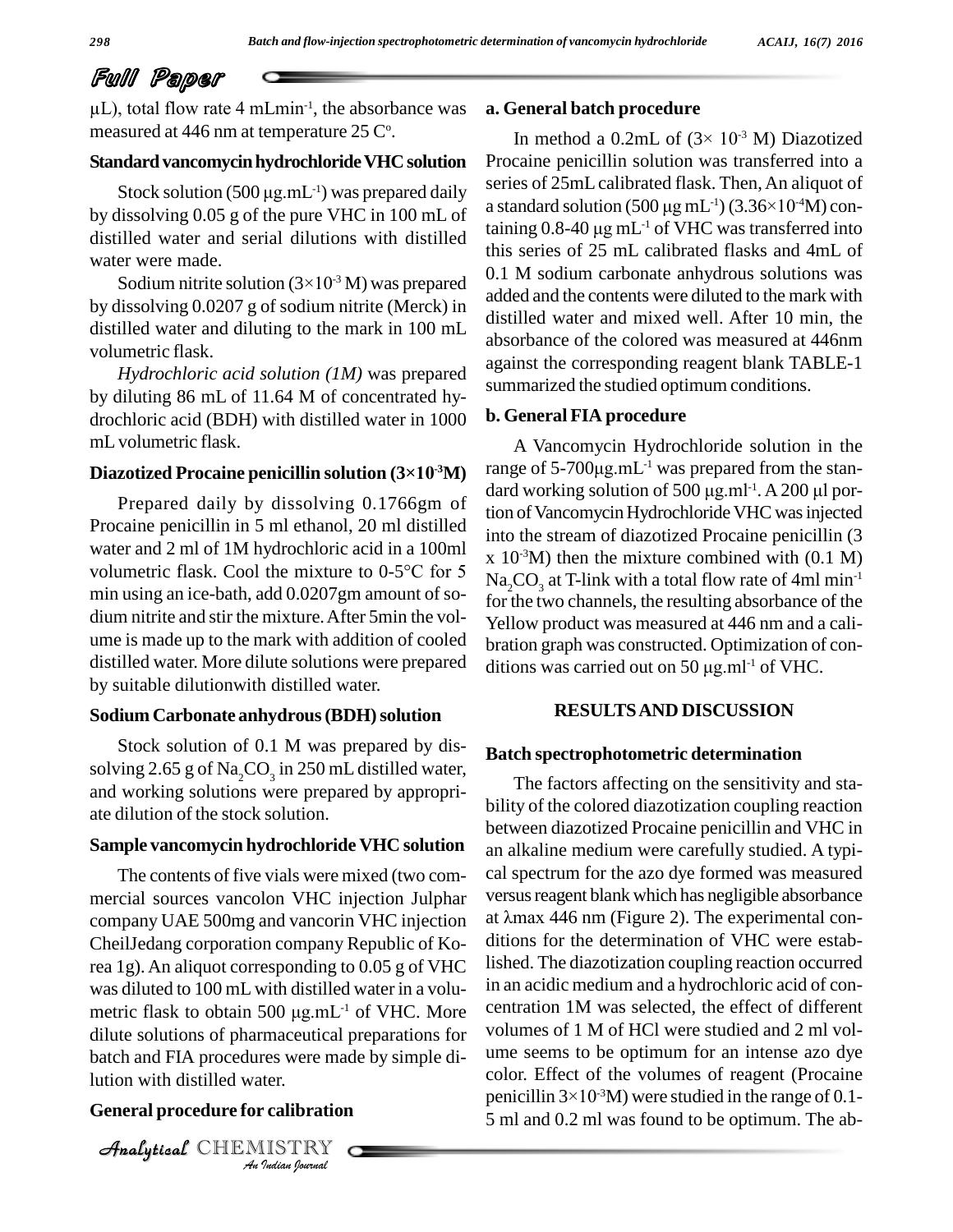



**Scheme 1 : The proposed reaction between VHC and PP**

sorbance of the dye formed increased and became more stable in alkaline medium, therefore, the effect of different alkaline solutions(0.1M) on the colored product was studied such as sodium hydroxide, ammonium hydroxide, potassium hydroxide, sodium acetate and sodium carbonate. Maximum sensitivity and stability were obtained only when the reaction was carried out in the presence of sodium carbonate solution. The effect of different volumes (0.25-5 ml) of Na<sub>2</sub>CO<sub>3</sub> (0.1 M) was studied. A volume of  $4mL$ was found enough to obtain a maximum absorbance. Experimental results revealed that the color inten sity reach maximum after diazotized Procaine peni cillin solution had been reacted with VHC in alkaline medium for 10 min, therefore, a 10 min devel opment time wassuggested asthe optimum reaction time and remain stable for 200 min. The order of addition of the reagents is an essential part of the

experiment, it was found that the order of addition of the reagent cited under general procedure gave maximum color intensity and the minimum absor bance of the blank and was used in all subsequent experiments.

The stoicheiometry of the reaction between VHC and diazotized Procaine penicillin was investigated using continuous variation method. The results obtained (Figure 2) shows that a  $(1:1)$  azo dye was formed between VHC and diazotized Procaine peni cillin according to scheme-1.

#### **FIA-spectrophotometric determination**

*An*was adopted as a basis to develop a FIA procedure. *Indian*<br>*Indians* for<br>*Indian* with<br>*IISTRY*<br>*Indian bouvad* The manifold used for the determination of VHC was The batch method for the determination of VHC designed to provide different reaction conditions for magnifying the absorbance signal generated by the reaction of the diazotized Procaine penicillin with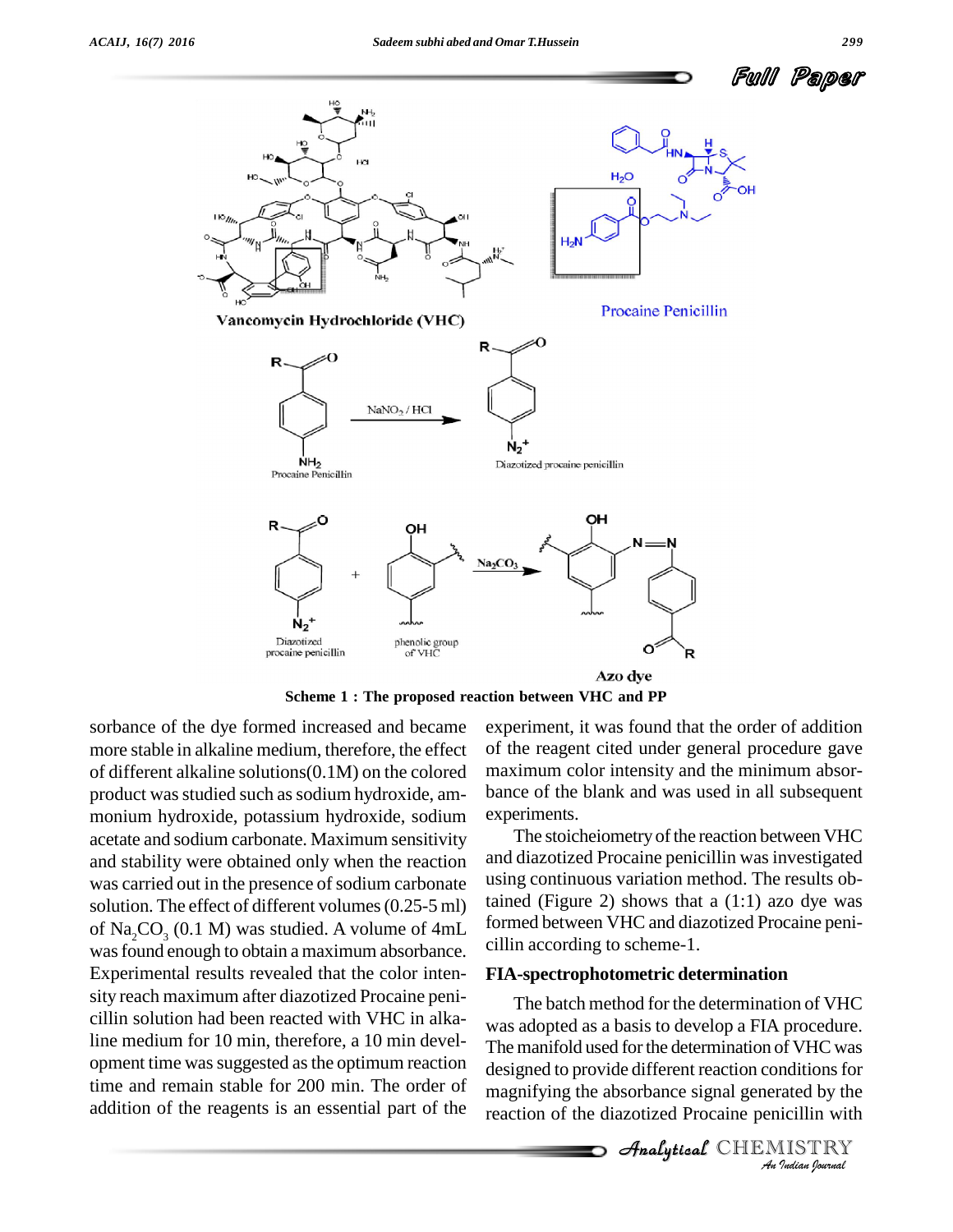

Figure 3 : A schematic diagram of FIA manifold Where: (A) and (B), solutions of Diazotized Procaine penicillin and **sodium carbonate respectively; PP =peristaltic pump; S= injection sample VHC; IV= injection valve; T= T-link; RC= reaction coil; FC= flow cell; D= detector; W= waste**





**Analytical ends** of different chemical and physical FIA param-*I* contributed and physical parameters<br>*IISTRY*<br>*IISTRY* VHC in sodium carbonate medium. Maximum ab sorbance intensity was obtained when the sample VHC in sodium carbonate medium. Maximum absorbance intensity was obtained when the sample penic (VHC 50  $\mu$ g.ml<sup>-1</sup>) was injected into a stream of diazotized Procaine penicillin and then mixed with so dium carbonate as given in (Figure 3). The influeters on the absorbance of the colored product was optimized as follows:

#### **Optimization of chemical parameters**

CHEMISTRY COMPANY

The effect of various concentrations of Procaine penicillin was investigated. A concentration of (5x 10 -5M) Procaine penicillin, gave the highest absor bance and was chosen for further experiments as shown in (Figure 5).

It was observed that the reaction between dia zotized Procaine penicillin and VHC depends on alkaline medium, therefore the effect of different concentrations of sodium carbonate was studied and 0.4M was found to be the optimum as shown in (Fig-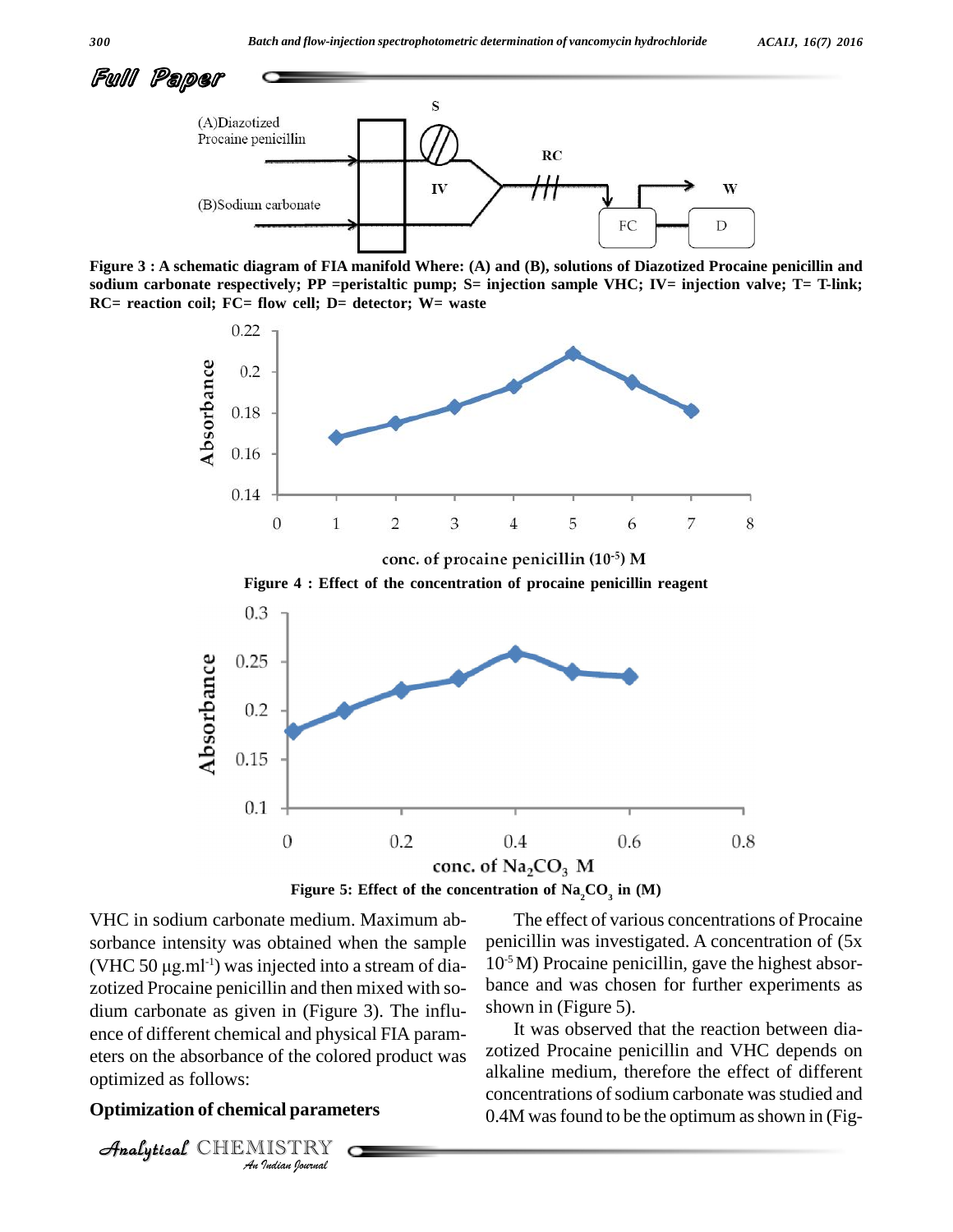



#### ure 6).

#### **Optimization of manifold parameters**

the colored reaction product was investigated in the range of 0.5-5ml min<sup>-1</sup>. The results obtained showed  $\epsilon_{\text{fects}}$  or that a total flow rate of 4 ml min<sup>-1</sup>, gave the highest  $\mu$ c absorbance as shown in (Figure 7), and was used in allsubsequent experiments.

The volume of the injection sample was varied

that injected sample of 200  $\mu$ l gave the best absort-<br>The effect of total flow rate on the sensitivity of  $\mu$ sample loop. The results(Figure 8) obtained showed between 100 and 250  $\mu$ l using different lengths of<br>sample loop. The results (Figure 8) obtained showed<br>that injected sample of 200  $\mu$ l gave the best absorbance.

> fects on the sensitivity of the colored reaction prod-*25-250 cm.*<br>ength of 75<br>in in (Figure<br>iments.<br>IISTRY uct and was investigated in the range of  $25-250$  cm. The coil length is an essential parameter that afthe results obtained showed that a coil length of 75 cm gave the highest absorbance as shown in (Figure 9) and was used in all subsequent experiments.

 $\mathcal{A}$ nalytical  $\mathbb{CHEMI}$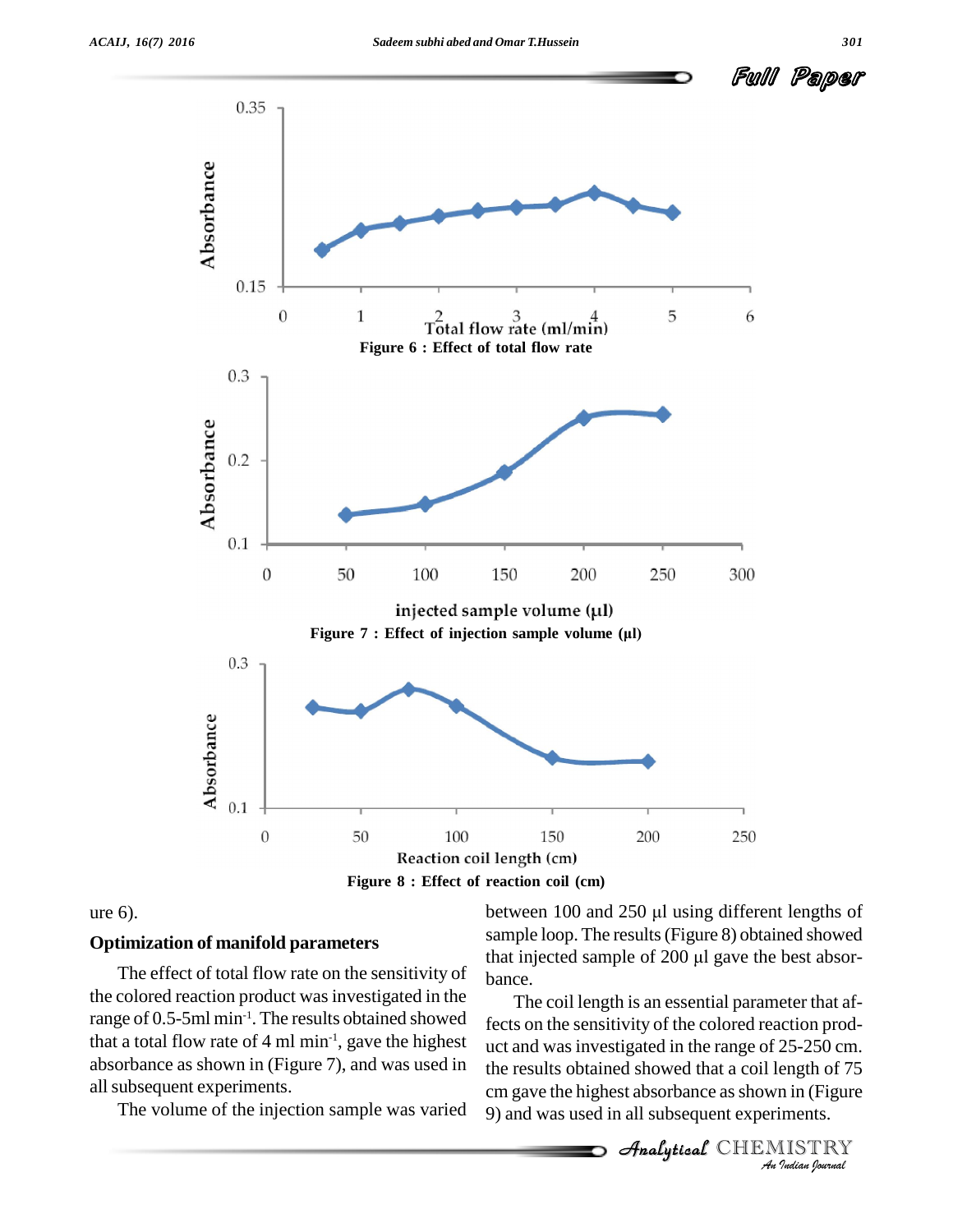

| <b>Parameter</b>                                                      | <b>Batch procedure</b> | nFIA procedure       |
|-----------------------------------------------------------------------|------------------------|----------------------|
| Regression equation                                                   | $y = 0.03x - 0.035$    | $y = 0.002x + 0.204$ |
| Molar absorption coefficient $(L \text{.} mol^{-1} \text{.} cm^{-1})$ | 4.4565 x $10^4$        | $2.971 \times 10^3$  |
| Linearity range $(\mu g.mL^{-1})$                                     | $0.8 - 40$             | $5 - 700$            |
| Correlation coefficient                                               | 0.998                  | 0.999                |
| Linearity percentage $r^2$ %                                          | 99.6                   | 99.8                 |
| Sandell's sensitivity<br>$(\mu$ g cm <sup>-2</sup> )                  | 0.0333                 | 0.5                  |
| Reproducibility $(\%)^*$ (RSD %)                                      | 1.23                   | 1.21                 |
| Recovery%*                                                            | 100.62                 | 100.28               |
| Limit of detection**<br>$(\mu g.mL^{-1})$                             | 0.333                  | 0.707                |
| Through-put $(1/h)$                                                   | 8                      | 124                  |

**TABLE 2 : Analytical values of the calibration graphs for the determination of VHC**

\*The Average of reproducibility, recovery and error of each method was tested by analyzing five replicate samples containing 8, **16, <sup>28</sup> Ïg.mL -1 of pure VHC for batch method and 40,80,150 Ïg.mL** 16, 28 µg.mL<sup>-1</sup> of pure VHC for batch method and 40,80,150 µg.mL<sup>-1</sup> of pure VHC for FIA method.

| <b>Pharmaceutical preparation</b>                                                           | <b>Proposed</b><br>methods | Conc. $\mu$ g.mL $^{-1}$ |        |         |           |        |
|---------------------------------------------------------------------------------------------|----------------------------|--------------------------|--------|---------|-----------|--------|
|                                                                                             |                            | <b>Present</b>           | Found  | $E\%$   | $Rec. \%$ | RSD%   |
| Vancolon Vancomycin<br>Hydrochloride Injection<br>Julphar UAE<br>$500$ mg                   |                            | 8                        | 7.86   | $-1.75$ | 98.25     | 2.48   |
|                                                                                             | Batch                      | 16                       | 15.96  | $-0.25$ | 99.75     | 0.90   |
|                                                                                             |                            | 28                       | 28.20  | 0.71    | 100.71    | 1.10   |
|                                                                                             |                            | 40                       | 40.40  | 1       | 101       | 2.92   |
|                                                                                             | nFA                        | 80                       | 82.4   | 3       | 103       | 0.41   |
|                                                                                             |                            |                          | 150    | 152.9   | 1.93      | 101.93 |
| Vancorin Vancomycin Hydrochloride Injection<br>CheilJedang corporation Republic of Korea 1g |                            | 8                        | 7.80   | $-2.50$ | 97.50     | 1.53   |
|                                                                                             | <b>Batch</b>               | 16                       | 16.10  | 0.62    | 100.62    | 0.44   |
|                                                                                             |                            | 28                       | 28.76  | 2.71    | 102.71    | 1.93   |
|                                                                                             |                            | 40                       | 39.70  | $-0.75$ | 99.25     | 2.50   |
|                                                                                             | nFIA                       | 80                       | 78.20  | $-2.37$ | 97.62     | 1.69   |
|                                                                                             |                            | 150                      | 151.10 | 0.73    | 100.73    | 1.28   |

The reaction time is also an important param eter that affected on the sample throughput and was investigated by calculating the interval time between the sample injection and the appearance of the end of the signal. The reaction time of each sample was 29 sec, therefore the sample through put was 124 samples per hour.

#### **Calibration graphs**

and *A Antenous for the determination of VAC*, can<br>bration graphs were constructed. The analytical val-*Indian*<br>*Indian Indian*<br>*Indian*<br>*Indian fournal* After fixing the optimum conditions of both batch and FI methods for the determination of VHC, cali ues of statistical treatments **[19,20]** for the calibration graphs are summarized in TABLE-2. The accuracy of the methods was evaluated by analyzing pure

CHEMISTRY COMPANY

samples of VHC and a good recovery was obtained TABLE-2.

### **RSD Relative standard deviation.**

\*\*Limit of detection=3SDB/b, SDB is the stan dard deviation of the absorbance  $(n=10)$  of the blank \*\*Limit of detection=3SDB/b, SDB is the stan-<br>dard deviation of the absorbance (n=10) of the blank<br>determinations (SDB=3.33×10<sup>-3</sup> and 4.714 × 10<sup>-4</sup> for batch and FIA methods respectively), b is the slope of the corresponding calibration curve).

#### **Analytical application**

The proposed methods were applied successfully to the analysis of some pharmaceutical preparations containing VHC (Injection), and they gave a good Reproducibility and Recovery as shown in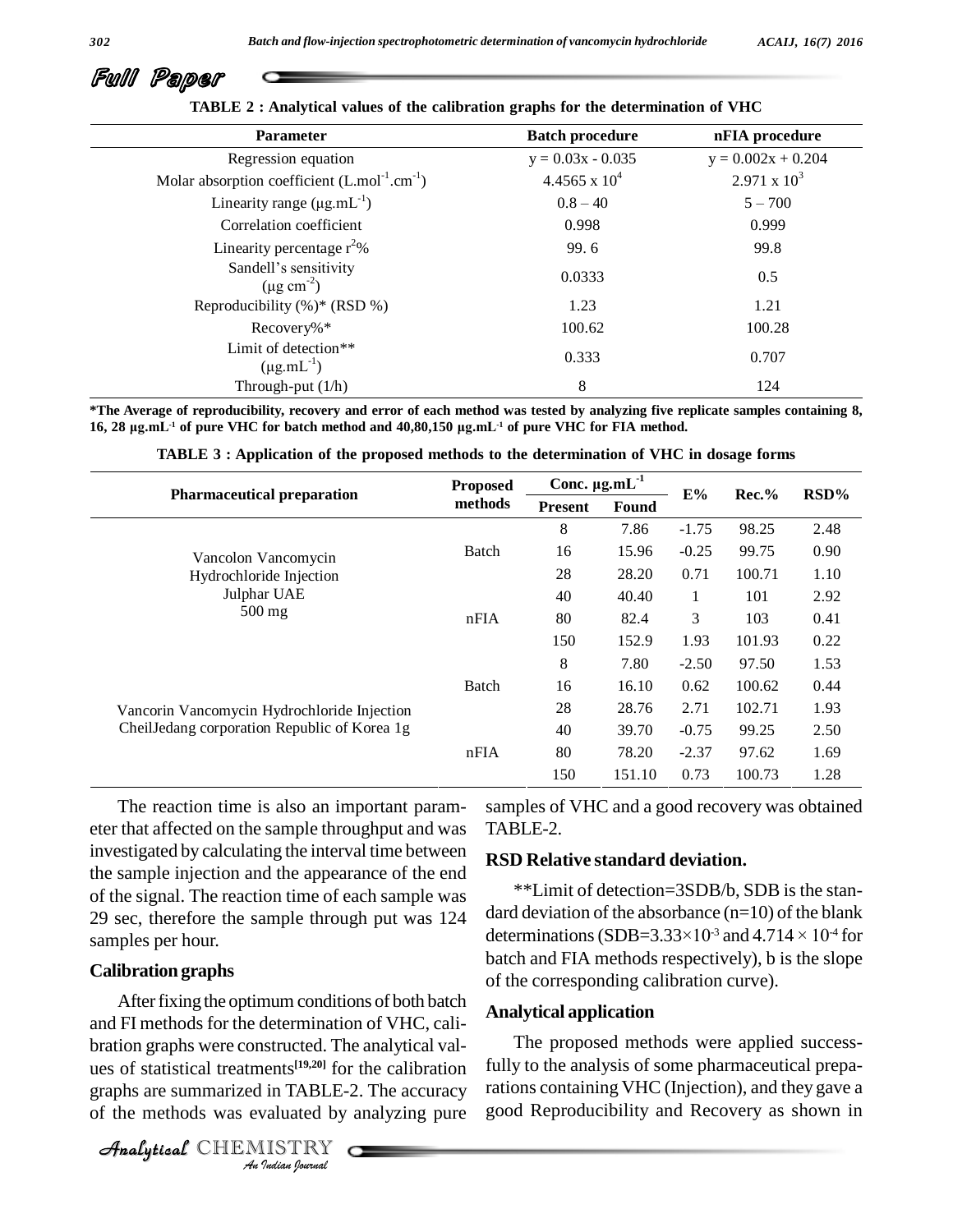

| <b>Pharmaceutical preparation</b>                                                           | <b>Proposed</b><br>methods | Conc. $\mu$ g.mL $^{-1}$ |        |              |           |        |      |
|---------------------------------------------------------------------------------------------|----------------------------|--------------------------|--------|--------------|-----------|--------|------|
|                                                                                             |                            | <b>Present</b>           | Found  | E%           | $Rec. \%$ | RSD%   |      |
| Vancolon Vancomycin<br>Hydrochloride Injection<br>Julphar UAE<br>$500$ mg                   |                            |                          | 8      | 7.86         | $-1.75$   | 98.25  | 2.48 |
|                                                                                             | Batch                      | 16                       | 15.96  | $-0.25$      | 99.75     | 0.90   |      |
|                                                                                             |                            | 28                       | 28.20  | 0.71         | 100.71    | 1.10   |      |
|                                                                                             |                            | 40                       | 40.40  | $\mathbf{1}$ | 101       | 2.92   |      |
|                                                                                             |                            | nFA                      | 80     | 82.4         | 3         | 103    | 0.41 |
|                                                                                             |                            |                          | 150    | 152.9        | 1.93      | 101.93 | 0.22 |
| Vancorin Vancomycin Hydrochloride Injection<br>CheilJedang corporation Republic of Korea 1g |                            | 8                        | 7.80   | $-2.50$      | 97.50     | 1.53   |      |
|                                                                                             | Batch                      | 16                       | 16.10  | 0.62         | 100.62    | 0.44   |      |
|                                                                                             |                            | 28                       | 28.76  | 2.71         | 102.71    | 1.93   |      |
|                                                                                             |                            | 40                       | 39.70  | $-0.75$      | 99.25     | 2.50   |      |
|                                                                                             | nFIA                       | 80                       | 78.20  | $-2.37$      | 97.62     | 1.69   |      |
|                                                                                             |                            | 150                      | 151.10 | 0.73         | 100.73    | 1.28   |      |

\*Theoretical values at 95% confidence limit,  $n_1 = n_2 = 3$ ,  $t = 2.123$  where t has  $v = n_1 + n_2 - 2$  degrees of freedom = 4,  $F = 19.0$  where F has  $v1 = n_1 - 1$ ,  $v2 = n_2 - 1$  degrees of freedom = 2.

TABLE-3. The results obtained by the proposed and reference methods **[2, 18]** for dosage forms were com pared statistically bymeans of the F-test and t-test **[17]** and the proposed methods and the reference meth ods were found no significant differences in preci sion and accuracy between the proposed methods [1] and the reference methods TABLE-4.

#### **CONCLUSION**

The application of diazotization–coupling reaction of diazotized Procaine penicillin in sodium car bonate medium to the spectrophotometric determi-<br>nations of the vancomycin hydrochloride in phar-<br>maceutical preparation's was described by batch and<br>S. nations of the vancomycin hydrochloride in phar- [4] nFIA systems, Although the batch system has the maceutical preparation's was described by batch and<br>nFIA systems, Although the batch system has the<br>advantage's of higher sensitivity and lower limit of detection over the nFIA system, the nFIA system has  $[5]$ several advantage's over the batch system simplicity, reproducibility time saving, low reagent con sumption need of small sample volume, large dy-<br>[6] namic range and high sample throughput (124 sample  $h$ <sup>-1</sup> for VHC) is important feature of the nFIA system.<br>The proposed methods offer a good linearity and [7]

precision and can be applied to the analysis of a wide concentration range of VHC in real samples with satisfactory results.

The proposed methods are simple and inexpen sive since it requires simple instrumentation.

#### **REFERENCES**

- **[1]** B.Cavalleri, F.Parenti; Encyclopaedia of chemical technology, 4 th Edition, **2**,John-Wiley, NY **(1984)**.
- **[2]** The stationary office on behalf of the medicines and healthcare products regulatory agency (MHRA), British Pharmacopeia, London, **(2009)**.
- [3] J.H.Block, Jr.J.M.Beale; Wilson and gisvold's textbook of organic medicinal and pharmaceutical chemistry, Eleventh Edition, Lippincott Williams and Wilkins, 355 **(2004)**.
- **[4]** P.S.Avinash, J.Lee, K.Song, T.Panda, C.Kim, S.Rhee, B.Gokul; Analytical techniques for vancomycin -A Review, Biotechnology and Bioprocess Engineering, **5**, 153-158 **(2000)**.
- J.H.Block, Jr.J.M.Beale; Wilson and gisvold's textbook of organic medicinal and pharmaceutical chemistry, 11<sup>th</sup> Edition, Lippincott Williams and Wilkins, 355 **(2004)**.
- **[6]** J.R.Fooks, I.J.McGilveray, R.D.Strickland; Colori metric assay and improved method for identification of vancomycin hydrochloride, Journal of Pharmaceutical Sciences, **57(2)**, 314-317 **(1968)**.
- **[7]** S.M.El Ashry, F.Belal, M.M.El Kerdawy, *I*<br>*Indian*<br>*Indian*<br>*I*<br>*Indian bounded by Tudian bounded<br><i>Indian bounded* D.R.Elwasseef; Spectrophotometric determination of some phenolic antibiotics in dosage forms, MikrochimicaActa, **135**, 191-196 **(2000)**.
- **[8]** C.S.P.Sastry, T.S.Rao, P.S.N.H.Rao, U.V.Prassa;